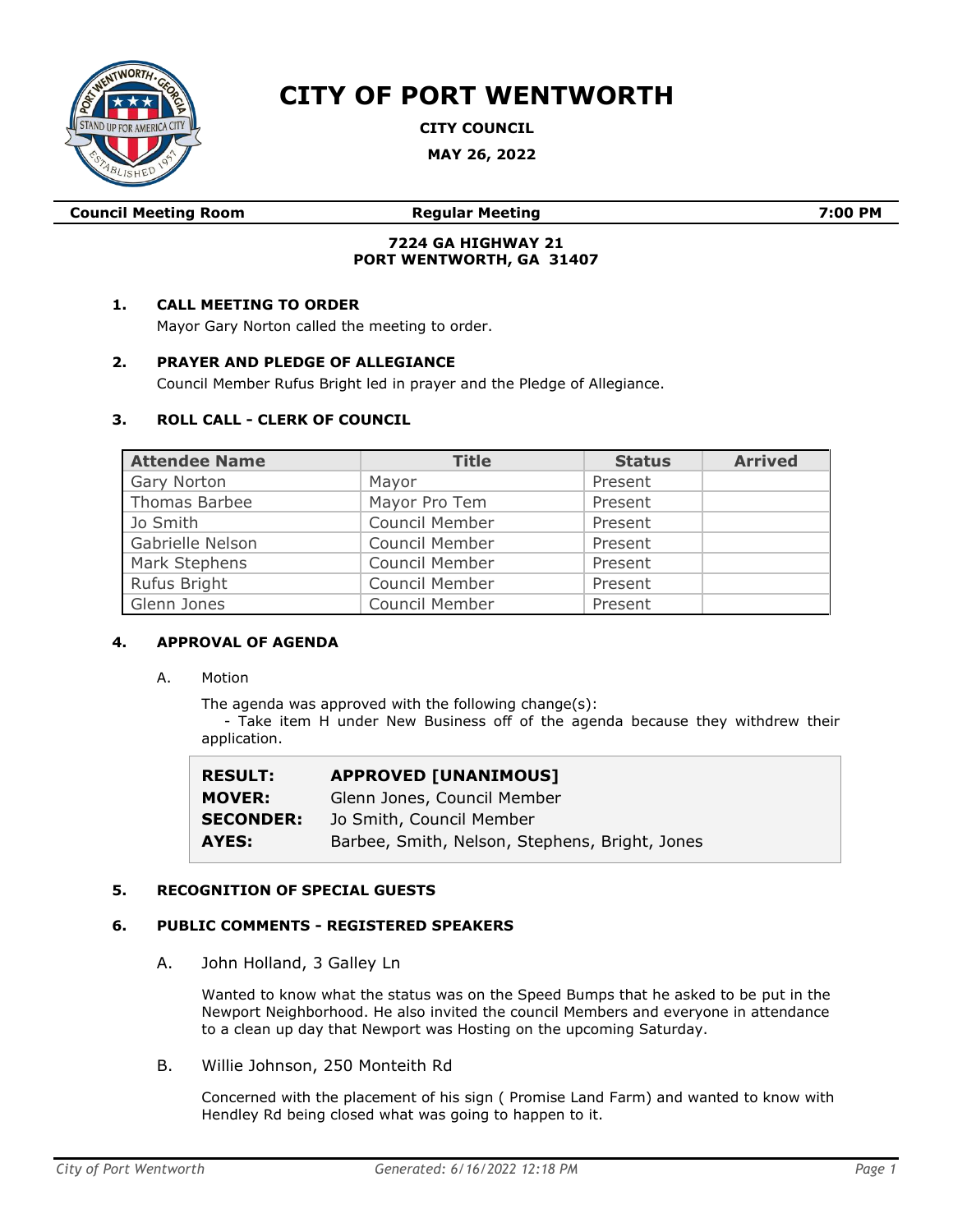C. Carrie Smart, 109 Ferguson Rd

Explained that her recycle bins were not being picked up and wanted to know what was going on. There is also a ditch that is behind her home that needs to be tended to and wanted to know who she needed to speak to in order to have someone come out there and take a look. She discussed the issue of the backed up traffic on 30 due to the closure of Hendley Rd.

D. Trevor Ferguson, 6 Laurel Ridge Ct

Explained that the 3 minute time limit for someone to speak during public comments was not enough time and asked if the council could extend the time to 5 minutes instead. He also stated that the Patel's who are opening up a gas station near the neighborhood wanted to host a meeting with the neighborhood to present the gas station, and asked if they could host the meeting in Council Chambers.

E. Georgia W. Benton, 135 Saussy Rd

Discussed the blocking of the ditches and wanted to know when was the council going to have someone clean them.

# **7. ELECTIONS & APPOINTMENTS**

Mayor Gary Norton congratulated Dr. Tonia Howard-Hall on winning her election for SCCPSS School Board District 8.

# **8. ADOPTION OF MINUTES**

- A. Regular Workshop and Council Meeting Minutes May 10, 2022
	- 1. Motion

| <b>RESULT:</b>   | <b>ADOPTED [UNANIMOUS]</b>                     |
|------------------|------------------------------------------------|
| <b>MOVER:</b>    | Rufus Bright, Council Member                   |
| <b>SECONDER:</b> | Thomas Barbee, Mayor Pro Tem                   |
| AYES:            | Barbee, Smith, Nelson, Stephens, Bright, Jones |

# **9. COMMUNICATIONS & PETITIONS**

# **10. COMMITTEE REPORTS**

During this Time Council Member Mark Stephens asked Chief of Police Matt Libby if he could explain the amount of time it would take for them to respond to an event such as the tragedy in Texas at the school. As well as what kind of team do we have that can answer those response, where are they based, and what are we doing for prevention.

Chief Libby: We have a Tactical Response Unit and they aren't based in one area being that the team is made up of officers from different teams and units. As far as the response time goes everything is fluid and we overall have a good response time for calls, and calls such as those are considered a priority or hot call. Threats such as this are immediately engaged, "we don't wait", there is a time and place to step back, however, we must immediately take actions. In the past 10 months we have split the city up into zones to ensure there are officers on the street and in every zone. We also have officers walking throughout the schools even if they have a resource officer. We are also making it a point to have officers know the layout of the buildings so that they know where to go in case of emergencies. When it comes to training we have added different simulators with real scenarios. The Police department also does multi discipline training that helps prepare them for many situations including mass casualty. Chief Libby also stated that Chatham County holds monthly meetings with all the Chief's discussing what they can do to be better.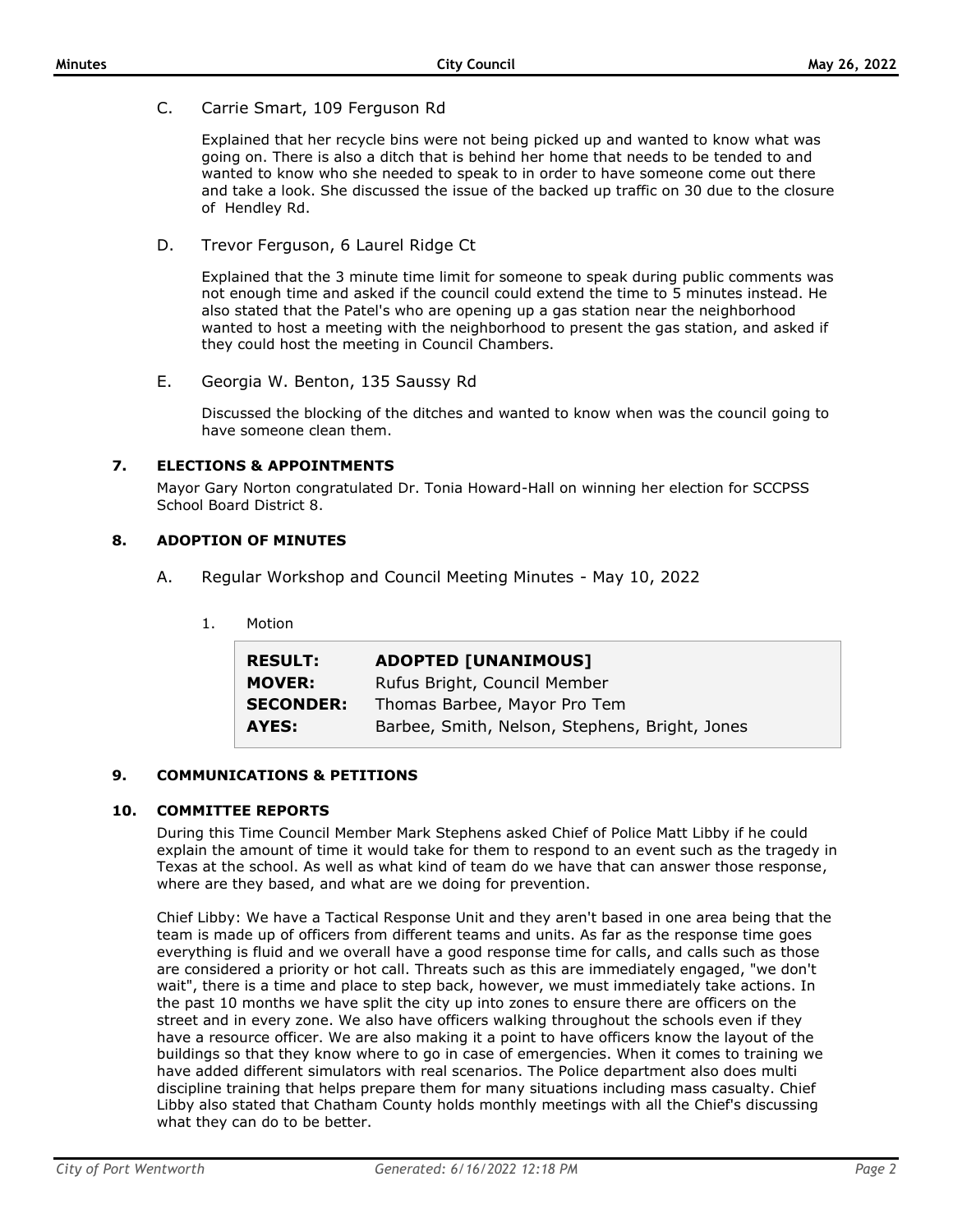A. Motion

| <b>RESULT:</b>   | <b>APPROVED [UNANIMOUS]</b>                    |
|------------------|------------------------------------------------|
| <b>MOVER:</b>    | Mark Stephens, Council Member                  |
| <b>SECONDER:</b> | Rufus Bright, Council Member                   |
| AYES:            | Barbee, Smith, Nelson, Stephens, Bright, Jones |

#### **11. CONSENT AGENDA**

#### **12. UNFINISHED BUSINESS**

#### **13. NEW BUSINESS**

A. 2672 : Adoption of Millage Rate 2nd Reading

City Manager Steve Davis explained that this item was discussed during the last meeting and this was the second time that it was brought before council.

Council Member Thomas Barbee wanted to know if all the proper notices were sent out and if all the legal requirements were met, so that they could vote on it, and Mr. Davis said yes.

| <b>RESULT:</b>   | <b>APPROVED [UNANIMOUS]</b>                    |
|------------------|------------------------------------------------|
| <b>MOVER:</b>    | Mark Stephens, Council Member                  |
| <b>SECONDER:</b> | Rufus Bright, Council Member                   |
| AYES:            | Barbee, Smith, Nelson, Stephens, Bright, Jones |

#### B. Adoption of FY2023 Budget

City Manager Steve Davis explained that a finance director was hired to help work on the budget. He explained that many meetings and discussions were had between individuals and departments to gather the information needed for the budget. The city is in a good financial position to be able to do some things for the City that are needed and some of the major items that were discussed at the retreat. Some of those items include: a recreation park, North side Public Safety, items, technology lab, etc. All funding for engineering, pre-construction, and utility infrastructure is funded in the budget. One of the main highlights in the budget that he pointed out was that there are going to be 17 new positions. Fire dept is getting 9 new firefighters, 1 new in the police dept., 5 new administrative, and 2 new public works. There will also be no increase in cost of healthcare to the employees (the healthcare cost are growing exponentially and is a significant cost that is being absorbed in the budget). This budget provides a 5% cost of living increase for all the employees. There are funds in the budget for new vehicles for police and fire. The budget also creates a specific finance department and will fall under the administrative budget, and Mr. Davis requested that we make Mr. Kilmartin the Assistant City Manager- finance director. The technology department will be created as well. On July 1 the non-forward facing offices will be moved to the strip center. Mr. Davis also explained the different positions, where they would be, and the place that they fall under by presenting different Org charts. Mr. Davis went through the funds summary to explain the budget and where each funds were going.

Council Member Thomas Barbee: Wanted clarification that the citizens understood that Mr. Kilmartin is already an employee and a new employee wouldn't be hired for the Assistant Manager- Finance, but that the Finance director would just take on a new title. He also wanted to know how many police officers will be at the satellite station. Mr. Davis set that it won't be a home base, it will still be just the northern zone, but there will be places for the officers to take their breaks and lunches, and there will be a counter so that the citizens can pay their fines and tickets (which the technical aspect is still being worked out).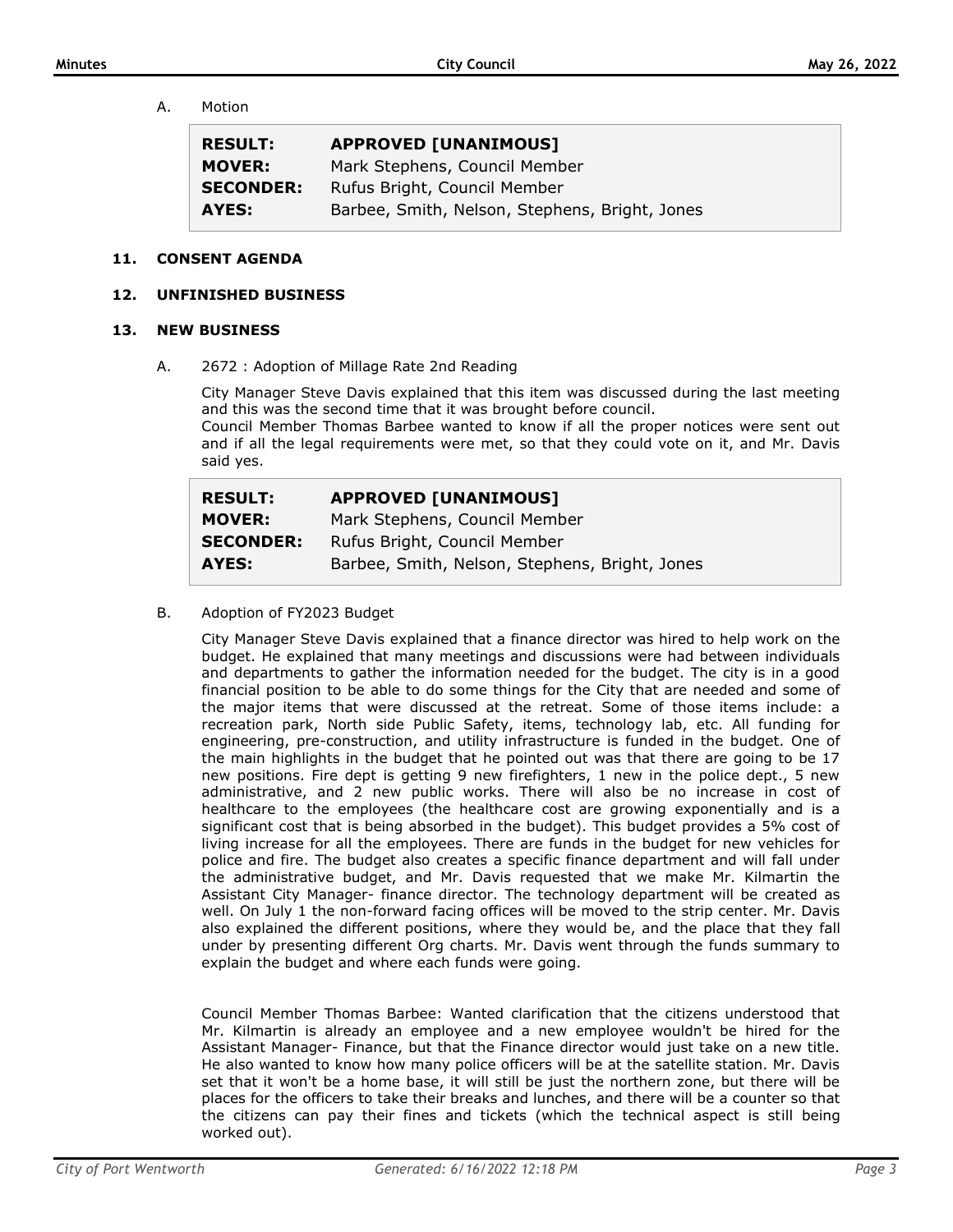Council Member Jo Smith: Asked if we could use Venmo and CashApp? Mr. Davis said he was unsure and that he could check into and see.

Council Member Mark Stephens: Asked if the SPLOST funds had a restriction on how it could be used? Mr. Davis said yes, its for things such as infrastructure, capital projects, etc.

Council Member Thomas Barbee asked if we could use the SPLOST funds to get a 5 person team together with the proper equipment to specifically go around the city and clean the ditches? Mr. Davis said we could and we are currently paying a company now to do that. Council Member Glenn Jones stated that we must remember that these funds are voted on by the citizens and there is a list of things that they would like to get done, so we need to spend the money to complete projects for the citizens. Council Member Rufus Bright says that there has been years of neglect and he asked the citizens to be patient with them as they try to complete these projects.

Public Hearing:

Georgia Benton: Said she was concerned about the tax dollars being taken at a higher amount to fix something and then sold off for a lower amount(displacement of funds). Mr. Davis explained that the budget doesn't include funds for selling any public properties.

Terry Landing: Wanted to know that with the new road coming in near his company would he be able to make a left and right turn into his property with a semi truck. The developer said that he will be able to make those turns. Mr. Davis said he will have to go across the track, but there will be a double left.

| <b>RESULT:</b>   | <b>APPROVED [UNANIMOUS]</b>                    |
|------------------|------------------------------------------------|
| <b>MOVER:</b>    | Rufus Bright, Council Member                   |
| <b>SECONDER:</b> | Mark Stephens, Council Member                  |
| AYES:            | Barbee, Smith, Nelson, Stephens, Bright, Jones |

C. Intergovernmental Agreement GITC Bldg 4A – Effingham County

Mr. Davis explained that this is an Intergovernmental agreement with Effingham County dealing with the water and sewage lines. The building is in city limits, but the development comes through Effingham County. So, they will collect the water payments and will do the metering so they will receive those fees, but we will still do the inspections and the permitting and we will receive those fees.

| <b>RESULT:</b>   | <b>APPROVED [UNANIMOUS]</b>                    |
|------------------|------------------------------------------------|
| <b>MOVER:</b>    | Thomas Barbee, Mayor Pro Tem                   |
| <b>SECONDER:</b> | Jo Smith, Council Member                       |
| AYES:            | Barbee, Smith, Nelson, Stephens, Bright, Jones |

# D. GFAAC, LLC Contract for Acquisition of Grants/Funds

City Attorney Scott Robichaux stated that Council Member Smith stepped away due to their being a conflict of interest on the matter. He then explained what GFAC was and the contract that they were trying to go into with the city.(GFAC is a company that does research and coordinates with city staff to get grants for the City. He also touched on a few legal matters in the contract to make council aware: 1. The termination clause starts as a 4 year and can auto renew and can only be terminated by clause 2. The City can't deny different Funding opportunities on the grounds that it is not sufficiently staffed for, but we can do a RFP but GFAC would get the right of first refusal over that 3. GFAC could opt to not apply for the funds if there full 15% is not accessible.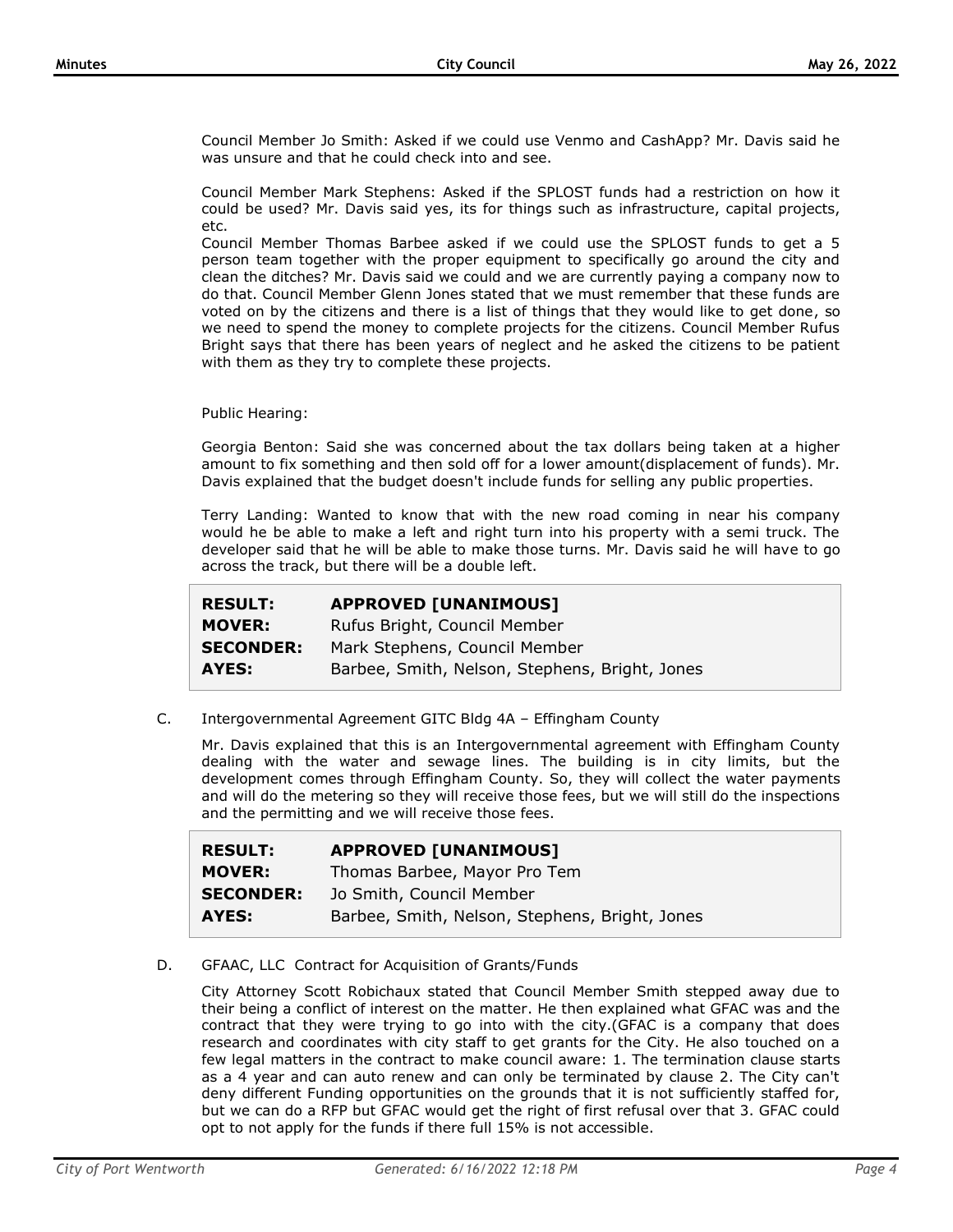Council Member Barbee wanted to know if the CRC could do the same thing that they do for cheaper? The City attorney stated that they do have that ability, but he was unsure of their percentage and that the difference for GFAC would be that they would have someone dedicated to the city

Council Member Jones said that a few things that stood out to him: 1. The 4 year contract, if the company was terminated they would still get 15% of any money that we receive, the city doesn't have the right to refuse.

Council Member Nelson said that we were going to have a finance department that was getting 5 new employees, that are going to be able to obtain these funds for us, so it makes no sense to go outside of the city to go find us the money that we need. At least 1 or 2 of the new employee should be able to seek and write grants for the city. She also stated that the contract doesn't seem feasible and it is not cost effective.

Mayor Gary Norton also stated that he doesn't think that family members should be writing grants for the City.

The representative from GFAC responded to some of the questions and comments that were made. She stated that they have lawyers, CPA's, Finance managers, and grant writers. She also said that the concerns that the council had with the contract could easily be worked out and changed.

Mayor Norton asked if Mr. Kilmartin could give his opinion. Mr. Kilmartin said that grant writing is more of an inclusive process and also shared some of his experiences with grant writing. Mrs. Nelson asked if he could change the job requirements for 2 positions that will require them to be qualified to get these funds.

| <b>DEFEATED [5 TO 0]</b>                |
|-----------------------------------------|
| Rufus Bright, Council Member            |
| Gabrielle Nelson, Council Member        |
| Barbee, Nelson, Stephens, Bright, Jones |
| Smith                                   |
|                                         |

E. Antrim Road Roadway Improvements Pay Request No. 4 in the amount of \$51,310.68 to Sandhill ALS Construction, Inc.

| <b>RESULT:</b>   | <b>APPROVED [5 TO 0]</b>                |
|------------------|-----------------------------------------|
| <b>MOVER:</b>    | Thomas Barbee, Mayor Pro Tem            |
| <b>SECONDER:</b> | Rufus Bright, Council Member            |
| AYES:            | Barbee, Nelson, Stephens, Bright, Jones |
| AWAY:            | Smith                                   |

F. Site Plan Review Application submitted by Kim Thomas, Dewitt Tilton Group on behalf of Brian Orr for PIN # 7-0906-02-002 (8191 Old Highway 21) for a Specific Development Site Plan to allow a Truck Shop in a P-C-2 (Planned Community Business) Zoning District

A representative from the Dewitt Tilton group came and explained that this would be a detailing shop for carvana trucks it would not be open to the public and they are already operating in Port Wentworth this would just be the permanent home.

The owner of Randall's Beverage said that she was concerned with the pavement of Moore Ave, with all of the trucks coming in and off of that street, and the traffic will affect her business. The engineer stated the pavement was not in the plan and that they thought that Jasper would be paving the road. Council Member Jones stated that the pavement that jasper is going to do is asphalt and not cement ready. He also stated that they should talk with jasper to see if they can collaborate on the road issue.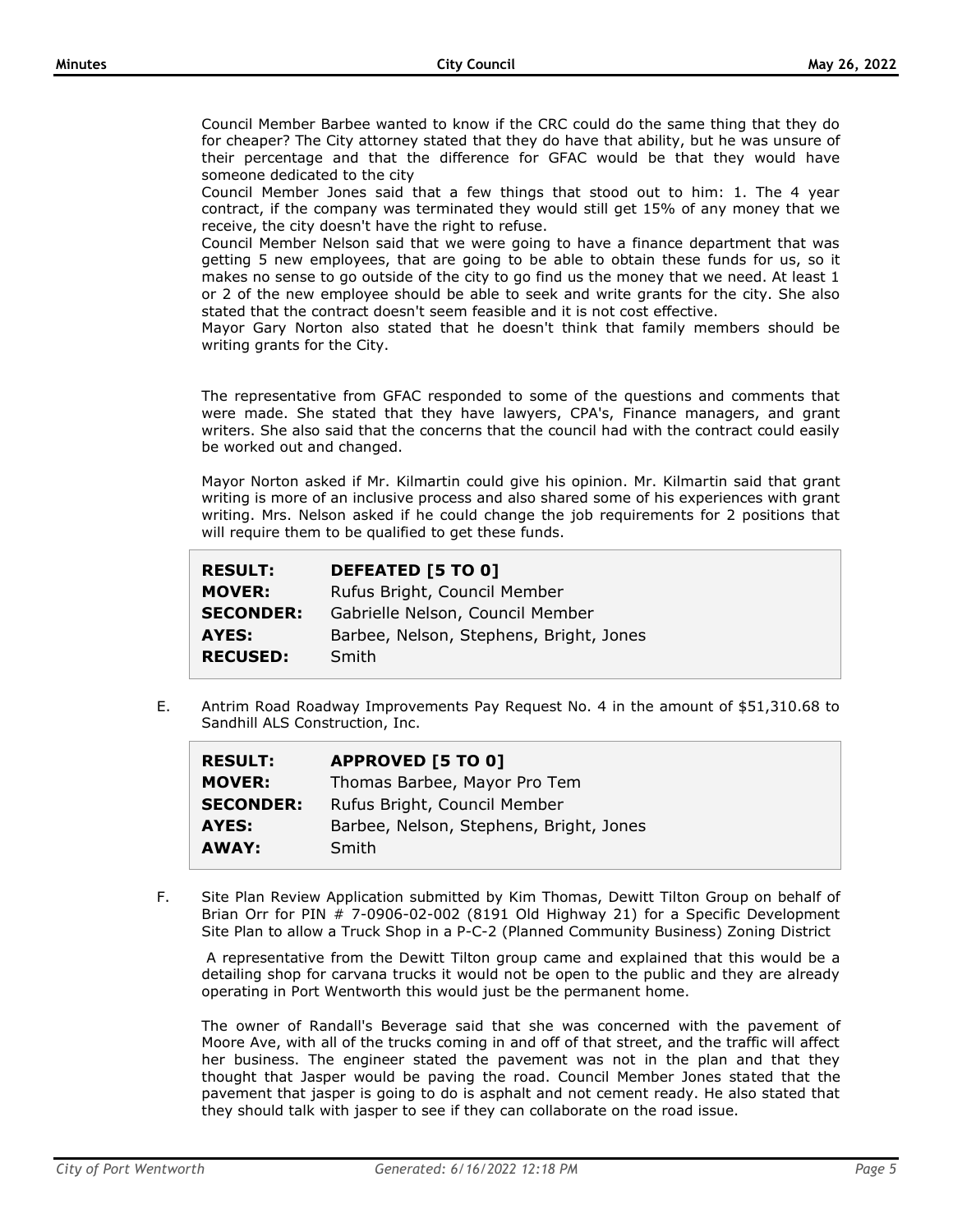Jasper Village stated that they wouldn't mind collaborating with the company for the paving of the roads.

Council Member Stephens that there should be a specific plan for disposal of fluids, and for all of the assurances that they come with.

Georgia Benton: wanted to know where the water from the concrete washout going to go, the representative said that everything will be detained on sight.

| <b>RESULT:</b>   | <b>DELAYED [UNANIMOUS]</b>                     |
|------------------|------------------------------------------------|
| <b>MOVER:</b>    | Glenn Jones, Council Member                    |
| <b>SECONDER:</b> | Gabrielle Nelson, Council Member               |
| AYES:            | Barbee, Smith, Nelson, Stephens, Bright, Jones |

G. Site Plan Review Application submitted by Allen Engineering Services, LLC., on behalf of Shane Malek, Next Chapter Neighborhoods for PIN # 7-0906-04-064 (Old Highway 21) for a Specific Development Site Plan to allow a Single-Family Home For Rent Development (Jasper Village Phase II) in a M-P-O (Master Plan Overlay) Zoning District

Shane Malek explained that they would like to extend Jasper Village. Council Member Barbee asked if they were going to touch the monument and they said no.

| <b>RESULT:</b>   | <b>APPROVED [UNANIMOUS]</b>                    |
|------------------|------------------------------------------------|
| <b>MOVER:</b>    | Thomas Barbee, Mayor Pro Tem                   |
| <b>SECONDER:</b> | Gabrielle Nelson, Council Member               |
| AYES:            | Barbee, Smith, Nelson, Stephens, Bright, Jones |

H. Site Plan Review Application submitted by Felipe Toledo, P.E., Thomas & Hutton of behalf of LRE Crossgate North, LLC., for PIN # 7-0035-01-007 (Northeast corner of Crossgate Rd & Jimmy Deloach Parkway) for a Specific Development Site Plan to allow a warehouse development (NFI Crossgate Industrial Park) in a P-I-1 (Planned Industrial) Zoning **District** 

The application was withdrawn.

I. Site Plan Review Application submitted by Chad Zittrouer, Kern & Co., LLC., on behalf of CH Realty IV - Sansone, I, LLC., for PIN # 7-0977-01-027 (Hendley Road) for a Specific Development Site Plan to allow a Warehouse / Distribution Center (Legacy Park Building 3) in a P-I-2 (Planned Industrial) Zoning District

Chad Zittrouer, addressed both Item I and J on the agenda being that they were both his, however, two separate votes were held. Mr. Zittrouer discussed the closing of Hendley road. He also stated that prior to the planning and zoning meeting they held a public input meeting in which they received a substantial amount of feedback: 1. Mr. Hicks talked about the birm and buffering, they are going to input a birm and include the landscape 2. Drainage and Hendley rd closure and improvements, which were discussed at the meeting as well. They went to planning and zoning and it was tabled and the recommendation was to have a follow up meeting with the residents. They had one the following morning and received feedback from that meeting as well. He then showed a picture of the buldings and what it would look like and explained how everything has been done according to City standards and regulations. Then Mr. Striler came up and discussed all of the things that were going to be done to make things easier on the citizens that will be directly affected.

Council Member Smith: Stated that not all options for alternate routes in and out were extensively researched, and that she wanted the support that they are giving in writing. Council Member Jones: Said that the whoever owns the property is going to do what they want with that property because that is what it is zoned for, and the amount of work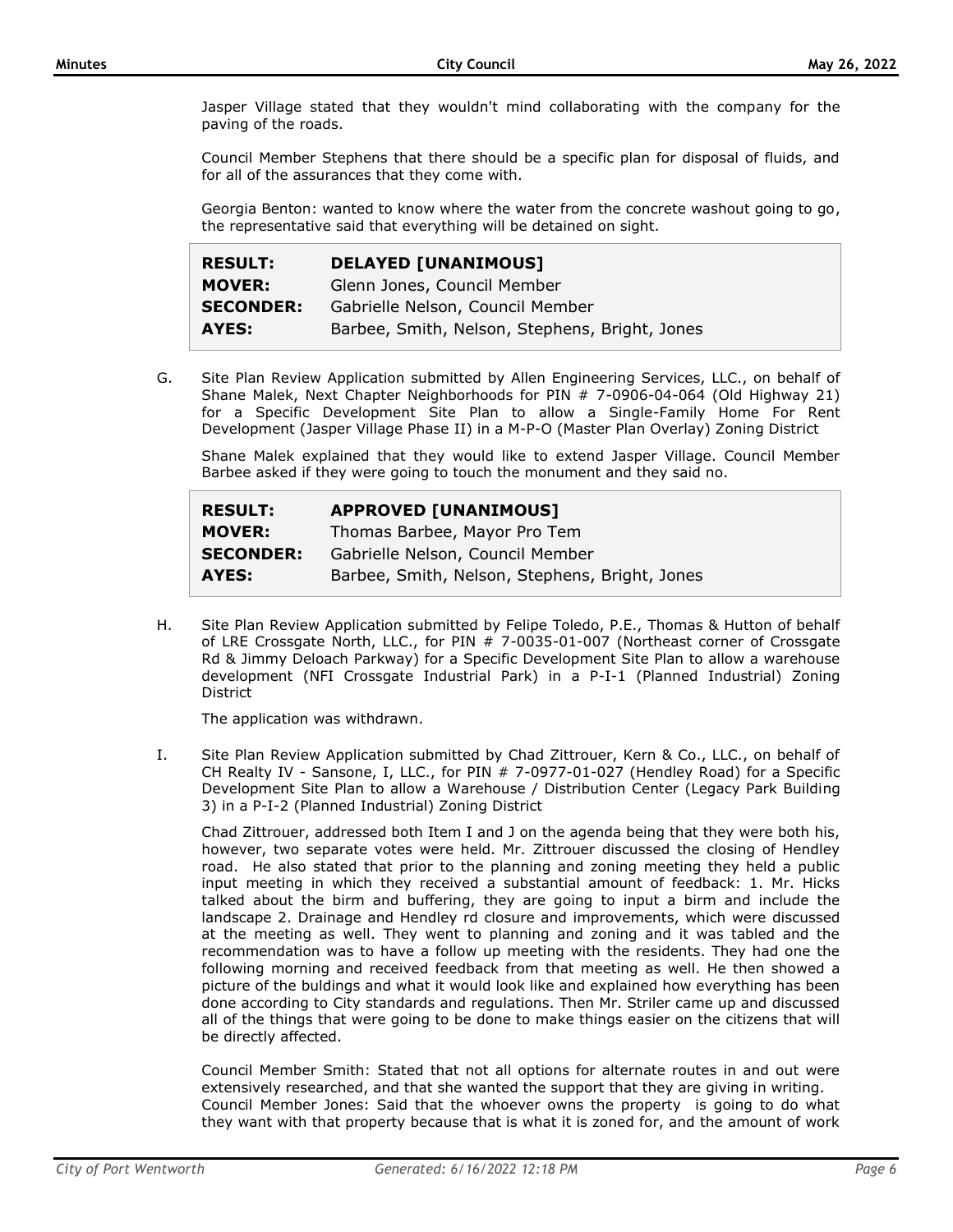that they have put in is more than what any other company has done and they are trying to ease the transition.

Mr. Zittrouer than explained the different options that were taken into consideration and the research that had gone into it.

Council Member Barbee then asked if they were going to let the city hang on to the CO's until the traffic light is put in from the DOT ( and they said yes), he then complimented them on the amount of work that was being done and Mr. Zittrouer said that they will put it in writing what they were offering the citizens.

Mayor Norton asked Chief Moore if someone can be where they are working on the road if they paid the FEMA fees, and Chief Moore said that they could but they do have someone over there during rush hours.

There was a motion to deny made by Council Member Stephens and seconded by Council Member Smith, however, the vote was a tie and therefore Mayor Norton had to vote making the final decision to approve the Site Plan Application. Therefore, a new motion was made by Council Member Jones to approve and it was second by Council Member Barbee.

| <b>RESULT:</b>   | <b>APPROVED [3 TO 3]</b>     |
|------------------|------------------------------|
| <b>MOVER:</b>    | Glenn Jones, Council Member  |
| <b>SECONDER:</b> | Rufus Bright, Council Member |
| AYES:            | Barbee, Bright, Jones        |
| <b>NAYS:</b>     | Smith, Nelson, Stephens      |
|                  |                              |

J. Site Plan Review Application submitted by Chad Zittrouer, Kern & Co., LLC., on behalf of CH Realty IV - Sansone, I, LLC., for PIN # 7-0977-01-028 (Hendley Road) for a Specific Development Site Plan to allow a Warehouse / Distribution Center (Legacy Park Building 2) in a P-I-2 (Planned Industrial) Zoning District

There was a motion to deny made by Council Member Stephens and seconded by Council Member Smith, however, the vote was a tie and therefore Mayor Norton had to vote making the final decision to approve the Site Plan Application. Therefore, a new motion was made by Council Member Jones to approve and it was second by Council Member Barbee.

| <b>RESULT:</b>   | <b>APPROVED [3 TO 3]</b>     |
|------------------|------------------------------|
| <b>MOVER:</b>    | Glenn Jones, Council Member  |
| <b>SECONDER:</b> | Rufus Bright, Council Member |
| <b>AYES:</b>     | Barbee, Bright, Jones        |
| <b>NAYS:</b>     | Smith, Nelson, Stephens      |

# **14. RESOLUTIONS/ORDINANCES/PROCLAMATIONS**

# **15. EXECUTIVE SESSION**

# **16. ADJOURNMENT**

A. Motion

There being no further business, Council Member Rufus Bright made a motion to adjourn. Seconded by Council Member Gabrielle Nelson. Vote was unanimous